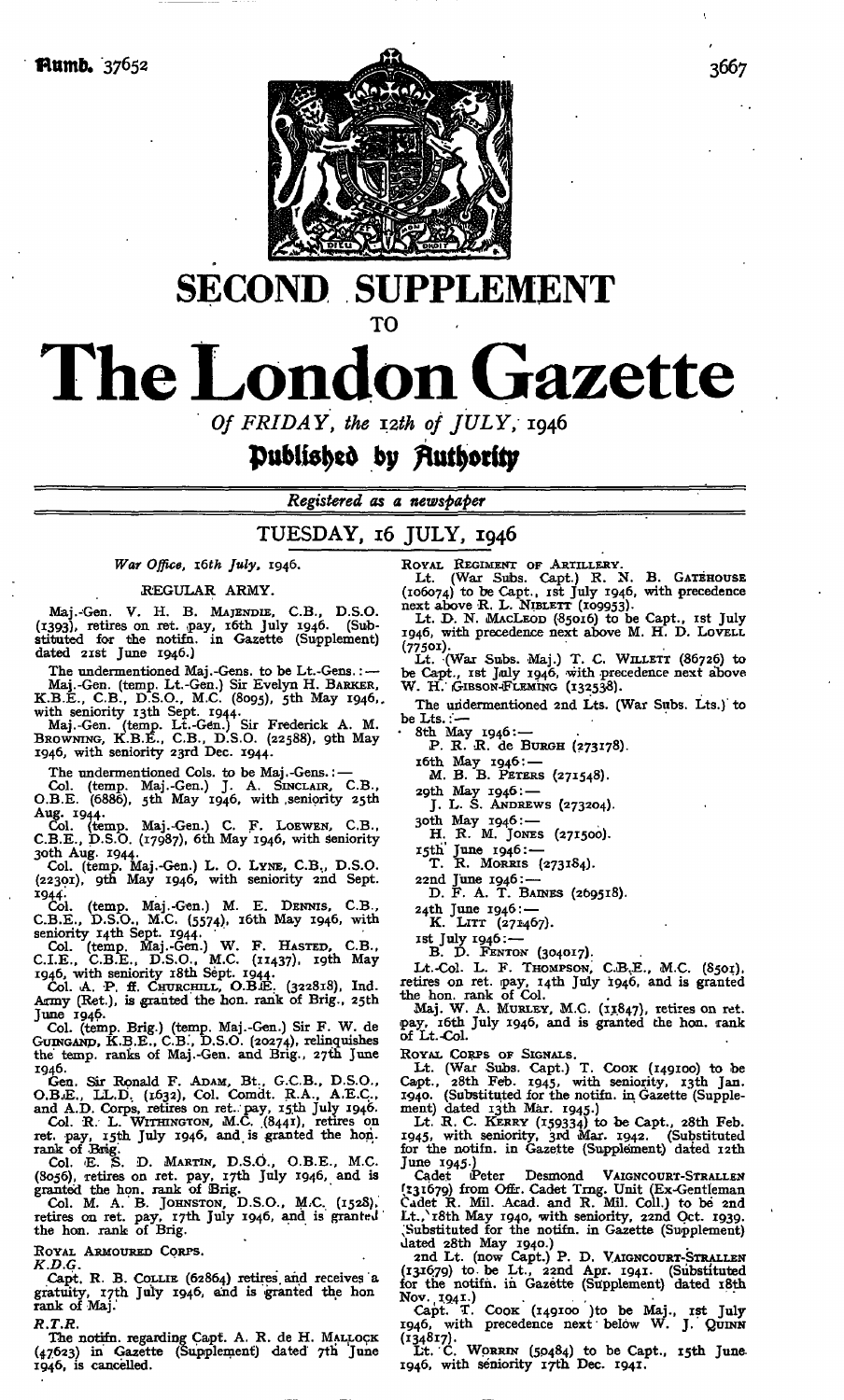Lt. A. J. BLOWER (69683) to be Capt., isth June 1946, with seniority nth May 1943. Lt. B. BUTLER (259328) to be Capt., ist July 1946,

with precedence next below J. C. BLAIKIE (135069). INFANTRY.

*R. Fus.*

Capt. W. A. TAYLOR (125152) from R.E., to be Capt., I7th July 1946, retaining his present seniority.

*Lincoln R.* Lt.-Col. R. W. CAVE-ORME (8413) retires on ret. pay, i4th July 1946, and is granted the hon. rank pay, 1.<br>of Col.

*Green Howards.*

Maj. (War Subs. Lt.-Col.) R. G. PARKER, D.S.O. (17679) retires on ret. pay, 17th July 1946, and is granted the hon. rank of Col.

*Gloster R.* Capt. A. P. CHOLMONDELEY (41103) retires on ret. pay, gth Mar. 1946. (Substituted for the notifn. in Gazette (Supplement) dated i6th Jan. 1946.)

ROYAL ARMY CHAPLAINS' DEPARTMENT.<br>
Rev. H. VAUGHAN-JONES (35711) Chapln. to the<br>
Forces, 2nd Cl. (C.E.) to be Chapln. to the Forces,<br>
1810. 24th Dec. 1945.<br>
Rev. E. V. STEVENS (101208) Chapln. to the<br>
Forces, 4th Cl. (R.C.

Forces, 4th Cl. (R.C.) from T.A. to be Chapln. to<br>the Forces, 4th Cl., 24th Aug. 1945.<br>Rev. P. ToBIN (136157) Chapln. to the Forces,<br>4th Cl. (R.C.) from Emerg. Commn. to be Chapln.<br>to the Forces, 4th Cl., 23rd July 1945.

*Temp. Commns.*

The undermentioned Chaplns. to the Forces, 4th<br>Cl. (R.C.) from Emerg. Commns. to be Chaplns. to<br>the Forces, 4th Cl., 23rd July 1945:—<br>Rev. G. Y. BANKES (191490).<br>Rev. M. MCGOWAN, M.B.E. (211530).<br>Rev. P. BRADY, M.A., B.D.

ROYAL ARMY SERVICE CORPS.

Lt. (War Subs. Capt.) I. UNSWORTH (182544) to be Capt., i2th May 1945, with seniority gth July 1939- (Substituted for the notifn. in Gazette (Sup-

plement) dated 3Oth Nov. 1945.) Lt. H. J. PITMAN (221500) to be Capt., i2th May 1945, with seniority 6th Oct. 1939. (Substituted for the notifn. in Gazette (Supplement) dated 3oth Nov.

I945-) Capt. I. UNSWORTH (182544) to be Maj., ist July 1946, with precedence next below J. M. K. BURNS (187946).

Capt. H. J. PITMAN (221500) to be Maj., ist July 1946, with precedence next above B. L. PERCIVAL (50959).

The undermentioned to be Capts. with seniority as shown: —

22nd June 1946: — Lt. (War Subs. Capt.) W. S. STUTTER (201054), igth Apr. 1943.

i5th June 1946: — Lt. (War Subs. Capt.) F. R. D. TIZARD, M.B.E. (189119), nth July 1943.

gth Feb. 1946: —

Lt. (War Subs. Capt.) J. C. Nicoll (66701), 25th Oct. 1943.

22nd June 1946: — Lt. (War Subs. Maj.) C. HARSTON (69853), 27th Nov. 1943.

15th June 1946:—

 $\text{L}_1$ . (War Subs. Capt.) J. A. JAMES (71406), 6th Feb. 1944.<br>Lt. (War Subs. Capt.) R. J. STEVENS (93298), 8th

Apr. 1944.

Lt. (War Subs. Capt.) L. A. CARDY, M.B.E.<br>(102313), 8th Apr. 1944.<br>Lt. (War Subs. Capt.) J. O. PENROSE, M.B.E.

(giO29), i7th Nov. 1944.

i3th Aug. 1945: — Lt. (War Subs. Capt.) R. W: PATTERSON (121039).

2Oth Aug. 1945: — Lt. (War Subs. Maj.) J. R. Macl. GRAY (130279).  $15th$  June  $1946$  :  $-$ 

Lt. (War Subs.-Maj.) R. J. WILKINSON, M.B.E.<br>(66275), Ist Nov. 1945. (66275), Ist Nov. 1945.

22nd June 1946:— Lt. (War Subs. Capt.) C. NUTBEEM (180790), 6th May 1946.

The undermentioned to be Capts., ist July 1946:—

Lt. (War Subs. Capt.) V. C. C. OWEN (68229) with precedence next below P. J. C. PAYNE (95666).

Lt. (War Subs. Maj.) J. R. REYNOLDS, O.B.E. (68995) with precedence next below W. A. SMALLMAN (93086). Lt. (War Subs. Capt.) P. A. LUSCOMBE (71368) with precedence next below B. St. C. RUSSELL-

JONES (98527). Lt. P. PEARMAN (105404) with precedence next above I. R. ELLIOT (85090).

Lt. (War Subs. Maj.) E. W. T. DARLOW (124891)<br>with precedence next below K. H. PARK (71276).<br>Lt. (War Subs. Capt.) G. E. STOREY, M.B.E.<br>(184077) with precedence next above G. H. HART

(93639)- Lt. C. S. JEROME (282358) with precedence next below J. C. WHARTON (167216).

Lt. (War Subs. Capt.) W. A. R. MILLS (297369) with precedence next below D. I. HOUSTON (90230).

ROYAL ARMY MEDICAL CORPS. Maj. R. L. WHITTAKER (44795) to be Lt.-Col., i6th

July 1946- Maj. J. E. SNOW, O.B.E. (44393) to be Lt.-Col.,

i6th July 1946. Maj. (War Subs. Lt.-Col.) J. G. BLACK, M.B. (42435) to be Lt.-Col., i7th July 1946. Lt.-Col. G. B. WILD (15758), on reaching the age for retirement, is retained on *tine* Active List supern., i6th July 1946.

*Short Service Commns.* The undermentioned Capts. are apptd. to a permanent commn. retaining their present seniority: —

Ist Feb. 1942: —<br>K. P. BROWN, M.B. (74435).

Ist Aug. 1943: - (85435).<br>
A. B. Fountain (85435).

24th Aug. 1944: — N. G. G. TALBOT, O.B.E., M.B. (86207).

31st Jan. 1945: ---<br>I. A. WALSH (120155).

" 26th Feb. 1945: — J. H. MCLAUGHLIN, M.B. (125327).

ist Jan. 1946:— J. M. LAFERLA, M.D. ( 169199).

3rd Jan. 1946: ---<br>F. G. NEILD (163695).

2ist Feb. 1946: — A. GRIEVE (173447).

Lt. Norman Graham Guy TALBOT, O.B.E., M.B. (86207), from R.A.M.C., T.A., is granted a short service commn. in the rank of Lt., 24th Aug. 1939 and to be Capt., 24th Aug. 1940. Lt. (War Subs. Capt.) John Herbert MCLAUGHLIN,

M.B.  $(125327)$ , from  $R.\tilde{A.M.C.}$  (E. C.), is granted<br>a short service commn. in the rank of Lt., 26th<br>Feb. 1940 and to be Capt., 26th Feb. 1941.<br>Lt. (War Subs. Capt.) Ringland Gilmore Bovn,<br>Lt. (M.B. (27564), from R.A.M.

Lt. (War Subs. Capt.) Thomas Chamney Russell ARCHER (248812), from R.A.M.C. (E. C.), is granted a short service commn. in the rank of Lt., 24th Oct. 1942, and to be Capt., 24th Oct. 1943. Lt. (War Subs. Capt.) Sydney Hicks ROE, M.B.

(270461), from R.A.M.C. (E. C.), is granted a short<br>service commn. in the rank of Lt., 10th Apr. 1943,<br>and to be Capt., 10th Apr. 1944.<br>War Subs. Capt. Henry Anthony FERRANTE, M.D.<br>(171593), from R. Malta Art. (E. C.), is

ROYAL ARMY ORDNANCE CORPS.<br>
Col. C. E. de WOLFF, C.B., C.B.E. (15057), re-<br>
tires on ret. pay, 16th July 1946, and is granted the<br>
hon. rank of Brig.<br>
Lt.-Col. G. C. H. HERON, O.B.E. (21607), to be

Col., r6th July 1946.

ROYAL ELECTRICAL AND MECHANICAL ENGINEERS.<br>Lt. (War Subs. Maj.) L. RHYS-JONES (175236) to<br>be Capt., 7th July 1945 with seniority, 19th May<br>1939. (Substituted for the notifn. in Gazette (Sup-<br>plement) dated 31st July, 1945.

dated r6th Nov. 1945).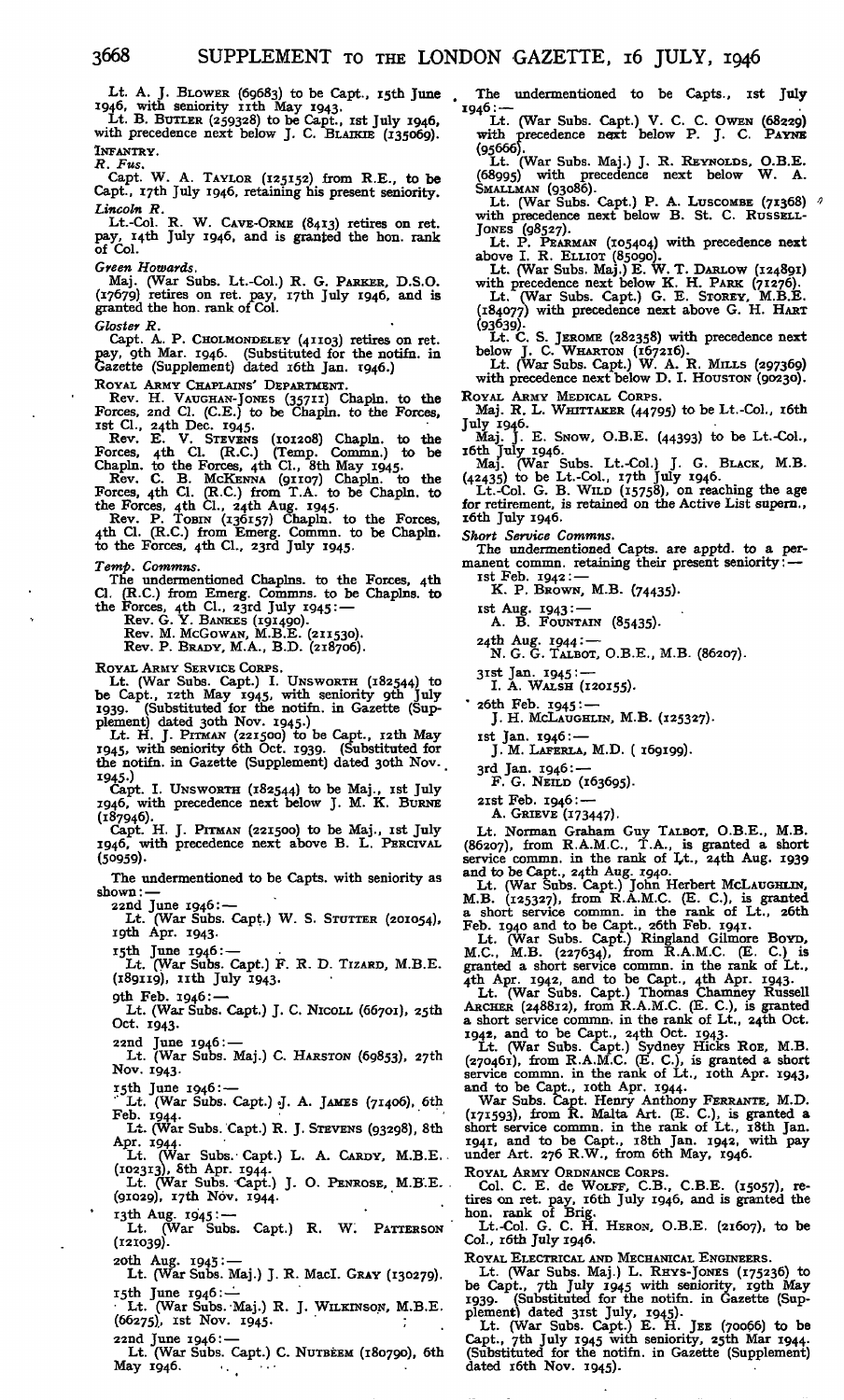Lt. (War Subs. Maj.) I. T. BURKE (71666) to be<br>Capt., 21st Nov. 1945 with seniority, 18th Jan.<br>1945. (Substituted for the notifn. in Gazette (Sup- $1945.$  (Substituted for the notifr plement) dated 21st Dec.  $1945$ .

The notifn. regarding Lt. (War Subs. Capt.) C. M. Bussy (75777) in Gazette (Supplement) dated 15th Mar'. 1946 is cancelled.

.REGULAR A'RMY RESERVE OF OFFICERS.

ROYAL ARMOURED CORPS.

*K.D.G.* • 2nd Lt. (War Subs. Capt.) C. F. S. TAYLOR, M.C. (79691) from Supp. Res., of Offrs., to be 2nd<sup>1</sup> Lt. (War Subs. Capt.), r2th July 1946.

 $i$ <sub>15</sub>th/19th  $H$ .

Lt. (War Subs. Capt.).J.. A. F. BINNY (67980) from Supp. Res. of Offrs., to toe Lt. (War Subs..Capt.), 6th June 1946, retaining present seniority.

*R T R*

Lt. (War Subs. Capt.) R. C. Buss (68413) from Supp. Res. of Offrs... to be War Subs. Capt., 15th July 1946, retaining his present seniority.

INFANTRY. *Lincoln R.*

Lt. T. A. O'BRIEN (61212) having exceeded the age limit of liability to recall, ceases to belong to the Res. of Offrs., 17th July 1946.

*E. York R.*

Lt.-Col. H. B. HOLT, O.B.E., M.C. (12167) having exceeded the age limit of liability to recall, ceases to belong to the Res. of Offrs., 6th July 1946.

CORPS OF ROYAL ENGINEERS.

*Movement Control Section.*<br>
Lt. & Bt. Maj. J. DUNN (21708) ceases to belong<br>
to the Res. of Offrs. on account of disability, 16th<br>
July 1946, retaining the rank of Lt. & Bt. Maj.

ROYAL CORPS OF SIGNALS.<br>Maj. F. N. FAWCETT (7007) relinquishes his commn. on account of disability, 17th July 1946, and<br>is granted the hon. rank of Lt.-Col.

ROYAL' ARMY MEDICAL CORPS.

Maj. F. R. FLETCHER, M.D., M.R.C.P. (23045) having attained the age limit of liability to recall, ceases to belong to the Res. of Offrs., 9th Jan. 1945-

ROYAL ARMY ORDNANCE CORPS.<br>War Subs. Capt. W. E. A. S. PIGGOTT (78611)<br>from R.A. to be War Subs. Capt., 5th Apr. 1946,<br>retaining his present seniority: (Substituted for the notifn. in Gazette (Supplement) dated i8th June 1946.)

 $\sim 10$ '.",.-..' '. REGULAR ARMY.

EMERGENCY COMMISSIONS.

ROYAL ARMOURED CORPS.<br>The Christian name of Lt. (Qr.-Mr.) Nicholas<br>JACKSON '(366373) is as now described and not-as<br>notified in Gazette (Supplement) dated 5th July  $1946.$ 

War Subs. Lt. J. SALMON (1934*T5*) relinquishes his commn., 5th Jan. 1946, on appt. to a commn. in "Gen. List " (T.A.).<br>"Gen. List " (T.A.).<br>*A.C.F. Section*.

War. Subs. Lt. D. D. GAMMON (318749) relinquishes<br>his commn., 8th Sept. 1944, on appt. to S. Rhod.<br>Forces.

War Subs. Capt. A. McA. GOLDHAWK (205718)<br>relinquishes his commn., rst Sept. 1945, and is<br>granted the hon. rank of Maj.

ROYAL REGIMENT OF ARTILLERY.<br>War Subs. Lt. P. R. JEFFERIES (126730) relin-<br>quishes his commn., 16th Mar. 1946.

The undermentioned War Subs. Lts. relinquish

their commns. on account of disability: —<br>
19th July 1946: —<br>
W. T. ADAMS (278737) and is granted the hon.<br>
rank of Lt.

I5th July .1946: —

G. J. ROBINSON (307346) and is'granted the hon. 'rank of Lt.

i6th July 1946:— .

 $\overline{\mathbf{2}}$ 

W. E. J. BROOKES (242860) and is granted the hon. rank of Capt.

W. A. BRANNEY (281590) and is granted the hon.<br>rank of Lt.

CORPS OF ROYAL ENGINEERS.<br>
War Subs. Lt. V. J. BAUS (243616) relinquishes his<br>
commn., 16th Jan. 1946, and is granted the hon.<br>
rank of Capt. (Substituted for the notifn, in Gazette (Supplement) dated i5th Mar. 1946.) . •

War Subs. Capt. J. MC&AVIN (224943) relinquishes his commn., 2nd Mar. 11946, and is granted the ho'n. rank of Capt. (Substituted for the notifn. in Gazette (Supplement) dated I9th Apr. 1946.) *'.'." •*

The undermentioned War Subs. Lts. to be War<br>Subs. Lts., retaining their present seniority:—<br>... J. S. Doran (315091) from P. Corps, 12th Apr.

1946.<br>
A. R. MITCHELL (354106) from Durham L.I.,<br>21st June 1946.

The undermentioned cadets to be 2nd Lts. :  $-$ 

26th May 1946:— 14495424 'Malcolm Ian (Douglas SUTHERLAND (368325) with precedence next below 2nd Lt.. E.- A. RAMAGGE (368302). .

14466982 Andrew HERON (368355)" with prece-dence next below 2nd Lt. E. R. DUCKWORTH

(368319).<br>14069222 Roy Richard Edward Quickey<br>(368335) with precedence next below 2nd Lt. W. I.<br>Powell (368334).

War Subs. Lt. R. W. F. WILLIAMS (248679) relin-<br>quishes his commn. on account of disability, 13th<br>July 1946, and is granted the hon. rank of Capt.<br>*Movement Control Section.*..

14636169 Cadet Frank Penningstone GREEN<br>(368330) to be 2nd Lt., 26th May 1946, with prece-<br>dence next below 2nd Lt. J. SELO (368324.)

*A.C.F. Section.*<br>War Subs. Lt. F. C. DAVIES (229136) from P. Corps (A.C.F. Section) to be War Subs. Lt., 8th<br>Mar. 1945, retaining his present seniority. (Sub-<br>stituted for the notifn. in Gazette (Supplement) dated<br>21st Dec. 1945.)

ROYAL CORPS OF SIGNALS.<br>The undermentioned War Subs. Lts. relinquish their commns., and are granted the hon. rank, of Capt. :  $\ddot{\cdot}$ 

ôth Dec. 1945: —<br>V. A. W. Graham (171469).

24th Apr. 1946: --<br>A. T. SPEECHLEY (144624).

I5th July 1946:—<br>W. G. WESTERN (204871) on account of disability.

FOOT GUARDS.<br>*W. G'ds. W. G'ds.* • • .- \* .

2704483 Cadet Hugh Archie Stewart MURRAY (364947) to be 2nd Lt., 5th Apr. 1946, with prece-dence next below 2nd Lt. J. D. BARKER '(364911). INFANTRY.

*King's Own R.*<br>War Subs. Lt. S. G. TAYLOR (156151) relinquishes<br>his commn. on account of disability, 16th July 1946,<br>and is granted the hon. rank of Capt.

*R. War. R.*<br>5350042 Cadet Roy BIRCHALL (368132) to be 2nd<br>Lt., tst June 1946.

*R. Fus. . • .* War Subs. Capt. F. W. COURTNEY (175618) relin-<br>quishes his commn., 9th May 1946, and is granted<br>the hon. rank of Maj.

Suffolk R.<br>• • 2nd Lt. (War Subs. Capt.) A. O. GREEF (366412)<br>from Jnd. Army, to be 2nd Lt. (War Subs. Capt.),<br>1st July 1946, retaining his present seniority.

Green Howards.<br>The undermentioned War Subs. Lts. relinquish The undermentioned War Subs. Lts. relinquish<br>their commns. on account of disability: —

 $I_4$ th July 1946:  $-$ J. W. W. HUNTRODS (109507) and is granted the hon. rank of Capt.

16th July 1946: $\ldots$ <br>D. WHITE (324964) and is granted the hon.<br>rank of Lt.

*Inniskilling Fus.*<br>6986316 Cadet William McCaughey TAYLOR<br>(368124) to be 2nd Lt., ist. June 1946.

*North'n R.*<br>2084478 Cadet Robert William HARRISON (365629)<br>to be 2nd Lt., 14th' June 1946.

 $R.W.K.$  $R.W.K.$ <br>The undermentioned Cadets to be 2nd Lts.,  $\phi$ th

May 1946:

14820677 Sydney William SEARLES (369420). 14904621 Robert Henry INGLES (369421)..'

*K.S.L.I.*<br>
War Subs. Lt. F.: W.: C. SIMMONS (105492) relin-<br>quishes 'his commn. on account; of disability, 17th quishes his commn. on account of disability, 17th July 1946, and is granted the hon. rank of Capt.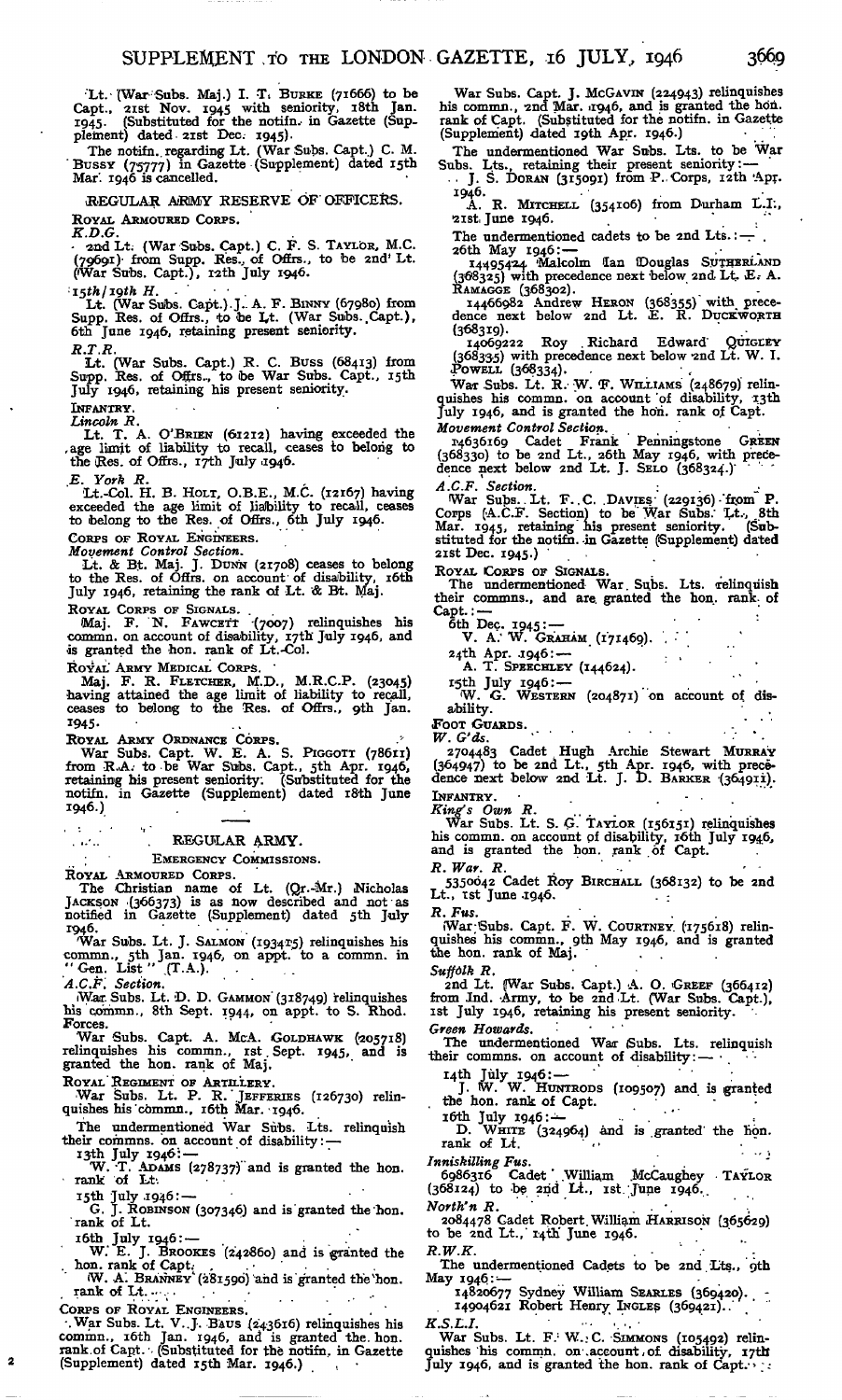*H.L.I.* War Subs. Lt. A. C. BAYVEL (264982) relinquishes his commn. on account of disability, i5th July 1946, and is granted the hon. rank of Capt. *Gordons.* War Subs. Capt. A. SMITH, M.C. (203940), relin-<br>quishes his commn. on account of disability, 17th<br>July 1946, and is granted the hon. rank of Maj. *Camerons.* The undermentioned War Subs. Lts. relinquish their commns.: 25th Mar. 1946: — H. A. OGILVIE (109601) and is granted the hon. rank of Capt. 10th Apr. 1946: J. SNELLING (194605) on appt. to S. Rhod. Forces. *A. &- S.H.* The undermentioned relinquish their commns.: — 5th May 1946: ---<br>War Subs. Capt. J. G. McCULLOCH (200411) and is granted the hon. rank of Maj. I3th May 1946: — War Subs. Lt.-Col. J. V. M. SHIELDS (137055) and is granted the hon. rank of Col. GENERAL LIST, INFANTRY. *A.C.F. Section.* The undermentioned relinquish their commns.: — 26th Jan. 1946: — War Subs. SLt. J. H. FAWCUS '(218792) and is granted the hon. rank of Capt. 3rd Mar. 1946: — Lt. (Qr.-Mr.) G. I. BYRNE (282784) and is granted the hon. rank of Lt. (Qr.-Mr.). 30th Mar.  $1946: -$ War Subs. Lt. L. L. JOUBERT (297296) and is granted the hon. rank of Lt. 2ist Apr. 1946: — War Subs. Capt. R. CALOGREEDY (336680) on appt. to S. Rhod. Forces. ist May 1946: — War Subs. Lt. D. P. J. McEviLLY (345289) and is granted the hon. rank of Capt. ARMY AIR CORPS. *P.R.* War Subs. Lt. C. B. KIDDELL (232712) relinquishes his commn. on account of disability, I5th July 1946, and is granted the hon. rank of Lt. (Substituted for the notifn. in Gazette (Supplement) dated 5th Mar. 1946.) ROYAL ARMY CHAPLAINS' DEPARTMENT. Rev. Ernest KENDRA, B.A. (366015), is granted an emerg. commn. as Chapln. to the Forces, 4th Cl. (C.E.), isth July 1946. The undermentioned Chaplns. to the Forces, 4th Cl. (R.C.), relinquish their commns., I5th July 1946, and are granted the hon. rank of Chaplns. to the Forces,  $4\bar{t}h$  Cl.:-Rev. G. J. SAINT-JEAN (223400). Rev. A. A. BREAULT, M.A., B.D. (274334). Rev. H. G. TARDIF, B.Sc. (274335). Rev. J. L. BENOIT (306764). Rev. D. GRAVEL (336515). ROYAL ARMY SERVICE CORPS. The undermentioned to be Lts.  $(Qr.-Mrs.):$  -22nd May 1946:-S/57503 War Subs. S. Serjt. Cecil LUDBROOK (366179). 27th' May 1946: — S/12993 War Subs. W.O. Cl. I. Charles William PALMER (366269). 3ist May 1946: — 8/5617898-War Subs. S. Serjt. Stanley Reginald Noel BAYLISS (366288). The undermentioned War Subs. Lts. relinquish their commns.: — I5th July 1946: — J. CRAWSHAW (251404) on account of disability, and is granted the hon. rank of Capt.  $i$ 6th July 1946:  $-$ V. BEN-NAHUM (265517) and is granted the hon. rank of Capt. 17th July 1946: --A. C. EASTWOOD (203498) on account of dis-ability and is granted the hon. rank of Lt. *E.F.I.* commns.: 3ist Mar. 1946: —

War Subs. Lt. G. R. WILSON (217116) relinquishes<br>his commn., ist July 1946, on ceasing to be employed,<br>and is granted the hon. rank of Lt. (Substituted for<br>the notifn. in Gazette (Supplement) dated 18th June 1946.)

The undermentioned War Subs. Lts. relinquish their

F. E. TARVER (241405) on ceasing to be employed,

ist June 1946:— J. J. L. MOORE (245381) and is granted the hon. rank of Capt.

loth June 1946:— W. CORBETT (328154) on ceasing to be employed and is granted the hon.. rank of Capt.

nth June, 1946: — E. P. J. LANGLEY (113551) on account of dis-ability, and is granted the hon. rank of Lt.

2gth June 1946:— M. BRENNAN (235902) on ceasing to be employed and is granted the hon. rank of Lt.

15th. July 1946:—  $\cdot$ <br>W. H. BENNETT (238772) and is granted the hon. rank of Lt.

ROYAL ARMY MEDICAL CORPS. The undermentioned to be Lts. (Qr.-Mrs.): —

ist Dec. 1945: — 7258099 War Subs. W.O. Cl. I. Rosslyn Allick Hanlon TURNER (366424).

i2th Apr. 1946: — 7259634 War Subs. W.O. Cl. II. Frank James KMGHTLEY (329368).

The undermentioned War Subs. Capts. relinquish their commns.:—

3Oth Mar. '1946:— A. S. DAVIE, M.B. (133976).

I4th July 1946:— M. C. CHAPMAN, B.M., M.R.C.P. (236149) on account of disability, and is granted the hon. rank of Maj.

r5th July 1946:-<br>
G. A. FRASER (150779) and is granted the hon.<br>
rank of Maj.

16th July 1946.<br>W. E. BRIGG (250647) on account of disability,<br>and is granted the hon. rank of Capt.<br>S. GOTTLEIB (223421).

ROYAL ARMY ORDNANCE CORPS.

War Subs. Lt.-Col. W. T. GRIMSDALE, C.B.E. (•1-18609) relinquishes his commn., 26th Jan. 1946,

and is granted the hon. rank of Col.<br>War Subs. Lt. A. BINAH (263849) is dismissed<br>the Service by sentence of a Gen. Court Martial, xoth May 1946.

ROYAL ELECTRICAL AND MECHANICAL ENGINEERS.

War Subs. Lt.-Col. J. STORAR, C.B.E., M.I.Mech.E. (152167) relinquishes his commn.,<br>30th Apr. 1946, and is granted the hon. rank of Brig. (Substituted for the notifn. in Gazette (Supplement) dated 26th Mar. 1946.)

The undermentioned to be Lts.  $(E.M.A.E's.)$ :-

18th May 1946:—

7587699 War Subs. Armt. S. Serjt. Stanley Cecil PETTIFER (366070).

22nd May 1946:—

1414208 War Subs. Armt. Q.M.S. Eric Charles

Hosking (366071).<br>7588328 War Subs. Armt. S. Serjt. Edward<br>Harry MEEKINGS (366112).

The undermentioned Cadets to be 2nd Lts., .i8th May 1946:—

'14048394 Philip John Christopher LOWE (368228). 14069224 Peter Desmond NUNN (368229). 14970028 Robert Graham CAMPBELL (368230).

War Subs. Maj. A. G. WOODS, D.S.O., M.C., A.M.I.Mech.E. (172221) relinquishes his commn.<br>on account of disability, 15th July 1946, and is<br>granted the hon. rank of Lt.-Col.

ROYAL ARMY PAY CORPS.

The undermentioned are granted Immediate Emerg. Commns. from the ranks in the rank of 2nd Lt.: ist Apr. 1946:—

| 14678619       | Pte. |        | Charles Yule |                             |         |                 | <b>ARMSTRONG</b>             |
|----------------|------|--------|--------------|-----------------------------|---------|-----------------|------------------------------|
| (366442).      |      |        |              |                             |         |                 |                              |
| 7665703        |      | Sergt. |              | Thomas                      |         | Inglis CAMPBELL |                              |
| (366440).      |      |        |              |                             |         |                 |                              |
| 7678685        | S.   |        |              | Serjt. Cyril Borland COATES |         |                 |                              |
| (366434).      |      |        |              |                             |         |                 |                              |
| 7670032        | Pte. |        |              | Frederick                   | William |                 | <b>HARRIS</b>                |
| $(366435)$ .   |      |        |              |                             |         |                 |                              |
| 7663397        | S.   |        |              |                             |         |                 | Serit. William Bramwell John |
| NUNN (366438). |      |        |              |                             |         |                 |                              |
| 7664359        | s.   |        |              | Serjt. Gordon Robert PALMER |         |                 |                              |
| (366437).      |      |        |              |                             |         |                 |                              |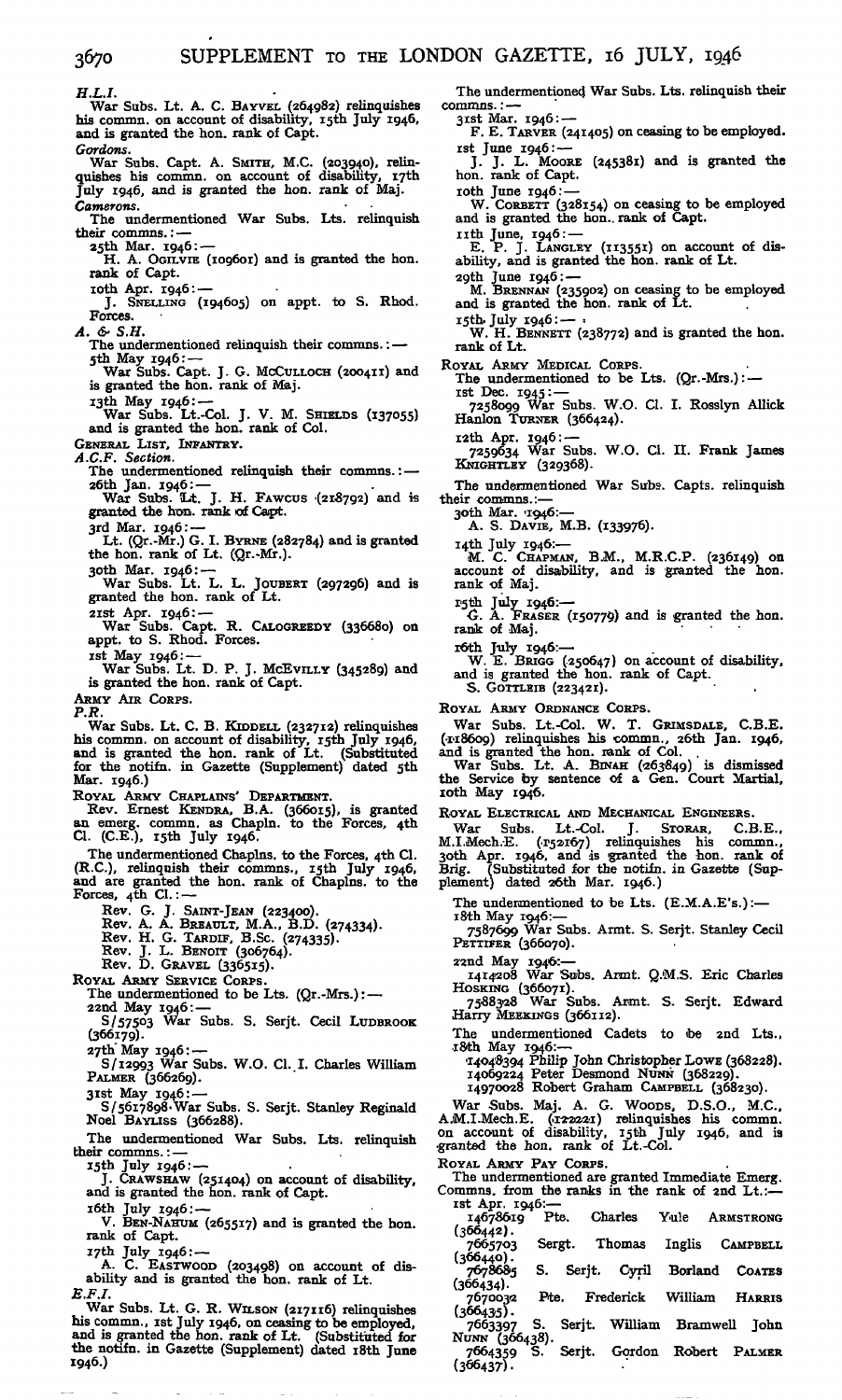767553'<sup>1</sup> S. Serjt. George William PRETTY (366436).

>i04oc>834 Pte. Frank SMITH (366433). 14312372 L. Corpl. Alexander Cornelius TOBIN

 $(366441)$ . Sergt. Ernest Fredrick WILLARD  $7674018$ <br>(366439).

Lt. & Paymr. F. A. PICKERING (160514) relin-quishes his commn. on account of disability, i6th July 1946, and is re-granted the rank of Capt.

THE ARMY DENTAL CORPS.<br>War Subs. Capt. N. S. HARRIS (120236) relin-<br>quishes his commn. on account of disability, 14th<br>July 1946, and is granted the hon. rank of Capt. CYPRUS REGIMENT.

War Subs. Lt. G. IOSSIF (341302) is dismissed the Service by sentence of a Gen. Court-Martial, 15th June 1946.

PIONEER CORPS.<br>War Subs. K. M. HAMILTON-JONES (96841) relinquishes his commn. on account of disability, 15th quishes his plus 1946, and is granted the hon. rank of Maj.<br>War Subs. Lt. J. NOLAN (307093) relinquishes his comm

and is granted the hon. rank of Lt. '

INTELLIGENCE CORPS. War Subs. Capt. C. D. MACHRAY (199959) relin-quishes his commn., i6th May 1946, and is granted

the hon. rank of Maj. War Subs. Lt. C. E. CONNOLLY (305076) relin-quishes his commn., 4th June 1946, and is granted the hon, rank of Capt.

GENERAL LIST.<br>
War Subs. Capt. W. D. de F. COLLINS (274971)<br>
relinquishes his commn., 26th Apr. 1946, on appt.<br>
to S. Rhod. Forces. (Substituted for the notifn. in<br>
Gazette (Supplement) dated 28th May 1946.<br>
Lt. & Paymr. V

War Subs. Lt. A. SCULLION (359813) from Ind. Army to be War Subs. Lt., 7th- Jan. 1946, retaining his present seniority.

The undermentioned relinquish their commns.:ist Oct. 1942: — War Subs. Lt. F. KINGDON-WARD (191449) and

is granted the hon. rank of Capt.

22nd Feb. 1946: — War Subs. Capt. F. F. WEMYSS (234325).

27th Apr. 1946: —

2nd Lt. H. V. VOKES (239331).

gth July 1946: —

War Subs. Capt. J. A. BULL (202904) and' is granted the hon. rank of Maj.

13th July 1946: — 2nd Lt. J. G. ROBERTSON (266916) on ceasing to be employed.

*A.C.F. Section.*

The undermentioned relinquish their commns.: — 6th Oct. 1940: —

2nd Lt. C. H. ERSKINE-WILSON (218668).

23rd Mar. 1946: — War Subs. Lt. F. F. T. LOBB (318769) and is granted the hon. rank of Capt.

*Egypt Section.* .War Subs. Capt I. F. PORTER (297747) relinquishes his commn., 2nd June 1946, and is granted

the hon. rank of Maj. War Subs. Lt. J. G. P. SPICER (316614) relin-quishes his icommn., i5th June 1946, on ceasing to be employed.

#### . TERRITORIAL ARMY.

ROYAL ARTILLERY.<br>War Subs. Lt. T. D. McCALLUM DAY (91088) to<br>be Capt., 21st Apr. 1946.<br>Capt. N. MacDoNALD (103551) relinquishes his<br>commn. on account of disability. 17th July 1946, and

is granted the hon. rank of Maj.<br>Capt. T. HUSSEY (97835), having exceeded the age limit, relinquishes his commn., i7th July 1946, and is re-granted the rank of Capt.

INFANTRY.<br>*The Queen's R*.<br>'Capt. S. G. Swayne, T.D. (39757), to be Maj., nth Apr. 1945.

H.L.I. **War Subs. Capt. W. SMART (74278) relinquishes** his commn. on account of disability, 17th July 1946, and is granted the hon. rank of Maj.

ROYAL ARMY SERVICE CORPS.<br>War Subs. Lt. J. CHAPMAN (75339) to be Capt., rith May 1946.

ROYAL ARMY MEDICAL CORPS.

Maj. E. G. GERSTENBERG, M.B., F.R.C.S., F.R.F.P.S. (51948), relinquishes his commn. on account of disability, 2nd Apr. 1946, and is granted the hon. rank of Lt.-Col. (Substituted for the notifn. in Gazette (Supplement) dated 5th Apr. 1946.) GENERAL LIST.

*Senior Training Corps.* Lt. Alexander Stewart DAVIE, M.B. (133976), supern. for service with St. Andrew's Univ. Sen.<br>Trng. Corps (Med. Unit) to be Lt., 3oth Mar. 1946.<br>Lt. A. C. LENDRUM, M.D. (211131), supern. for ser-

vice with Glasgow Univ. Sen'. Trng. Corps (Med. Unit) resigns his commn., i5th June 1946.

*Non-Medical Section.* and Lt. T. C. D. WHITESIDE '(322361) supern. for service with Glasgow Univ. Sen. Trng. Corps (Med. •Unit) resigns his commn., 29th May 1946.

#### GENERAL LIST.

TRAINING CORPS.

JUN. TRNG. CORPS. *Rugby School Contgt.*

War Subs. Maj. P. LEWIS (77991) from Int. Corps (T.A.) to be War Subs. Maj. with pay and allces.<br>of a Lt., ist May 1946.

*Sherborne School Contgt.* War Subs. Capt. J. T. MELVIN (78289) from Dorset

R. (T.A.) to be War Subs. Capt. with pay and<br>allces. of a Lt., 9th June 1946.<br>Lt. F. King (66226) from Dorset R. (T.A.) to be<br>Lt., 19th May 1946.<br>Michael Moore WALFORD (174103) late R. Sigs.<br>(E.C.) to be 2nd Lt. for servic

*Wellington College Contgt.* Lt. G. M. SEATON (38062) from unposted list, to resign his commn., 3ist Aug. '1945.

#### TERRITORIAL ARMY.RESERVE OF OFFICERS. INFANTRY.

*Hampshire R.*

Capt. N. REEKS (233193), having exceeded the age limit, relinquishes his commn., I4th Aug. 1945, and is granted the hon. rank of Maj. (Substituted for the notifn. in Gazette (Supplement) dated 7th June 1946.)

INTELLIGENCE CORPS. The notifn. regarding War Subs. Capt. L. D. J. WALLERSTEIN (1318) in Gazette (Supplement) dated 2ist June 1946 is cancelled.

#### SPECIAL LIST.

*(For Service with the Army Cadet Force}.* The undermentioned relinquish their commns.:-

*Aberdeen Comm.*<br>
21st Mar. 1946: —<br>
2nd Lt. C. E. EDLINGTON (347178).

i6th Apr. 1946: — 2nd Lt. A. D. MERCHANT (332115).

*Aberdeen, City of, Comm.*

26th Mar. 1946: — War Subs. Lt. D..DONALD (286989).

*Bedford Comm.*

12th June 1946: — War Subs. Lt. F. ROSE (332383).

i8th June 1946:— 2nd Lt. D. D. DAY (361444).

*Cheshire Comm.*

 $\epsilon = 10$ 

3oth Apr. 1946: — War Subs. Lt. L. WHITEHOUSE (108458).

*Cornwall Comm.*

ist Feb. 1946:— • .. .

and Lt. C.'F: FLEMING (272530).

6th June 1946:— 2nd Lt. J. D. BICE (351400). 2nd Lt. C. F. TRENOWETH (361064).

*Derby Comm.*<br>
ist June 1946: —<br>
2nd Lt. D. A. SMITH (361201).

*Dumbarton Comm. "*

31st May 1946: —<br>31st May 1946: —<br>' 2nd Lt. G. SINCLAIR (332272).

*Essex Comm.*<br>30th May 1946: —<br>2nd Lt. C. O. BENDING (340422).

7th. June 1946: —<br>• War Subs. Lt. A. R. Horlock (275097).